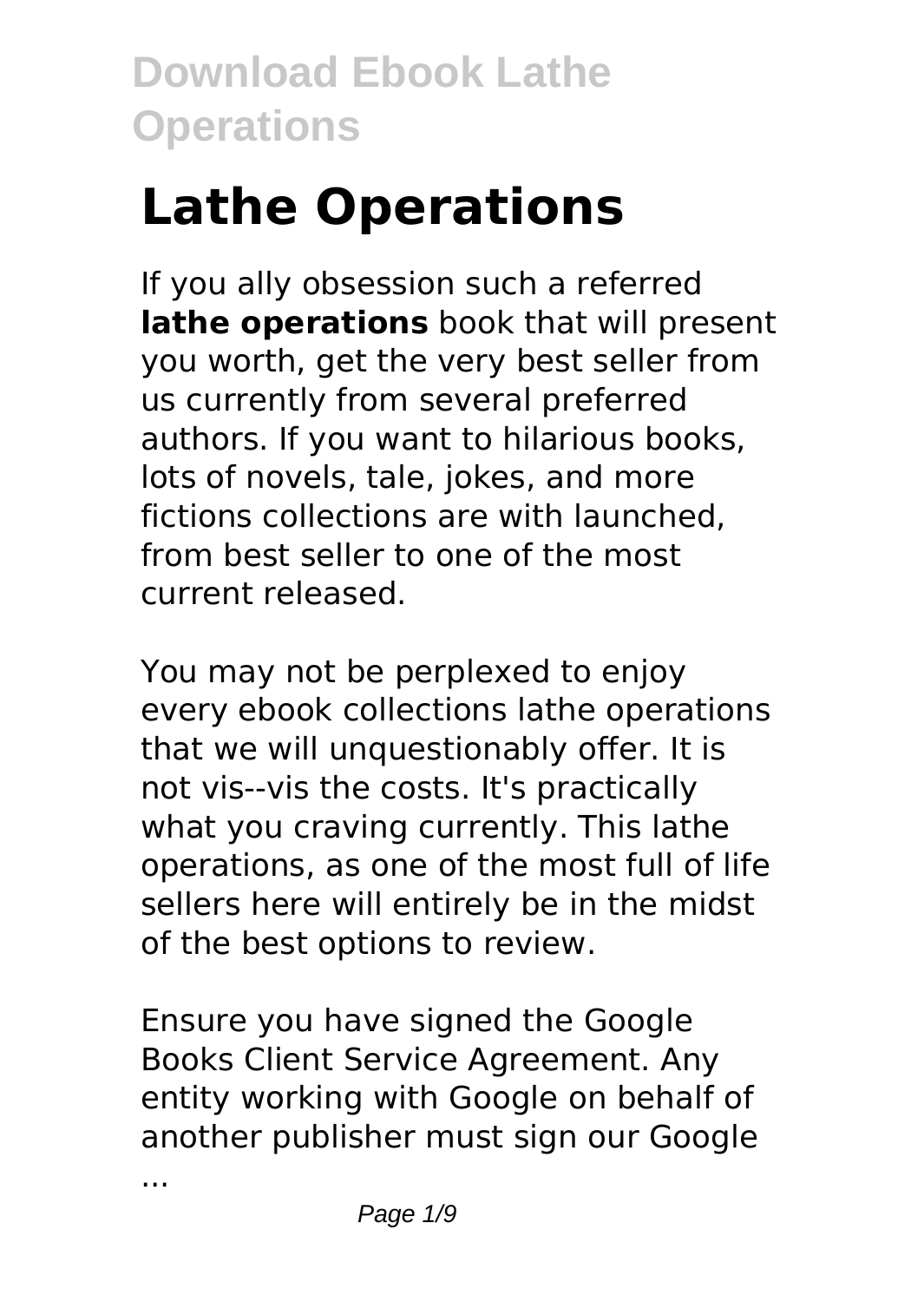### **Lathe Operations**

A lathe is a machine that rotates the workpiece about an axis to perform different operations such as turning, facing, taper turning, knurling, grooving, parting off, thread cutting, reaming, etc. Let's discuss all lathe machine operations one by one as follows.

### **Lathe Machine Operations [Complete Guide] with Picture & PDF**

Basic Lathe Operations | Lathe operation Explained. Lathe is a machine tool which causes workpiece to revolve so that when cutting tool comes in contact with the workpiece it removes the metal in the form of chips. Workpiece can be held securely and rigidly on the machine tool between centres or by means of chuck.

#### **Basic Lathe Operations | Lathe operation Explained**

The general operations of this machine are grooving, cutting, sanding, turning,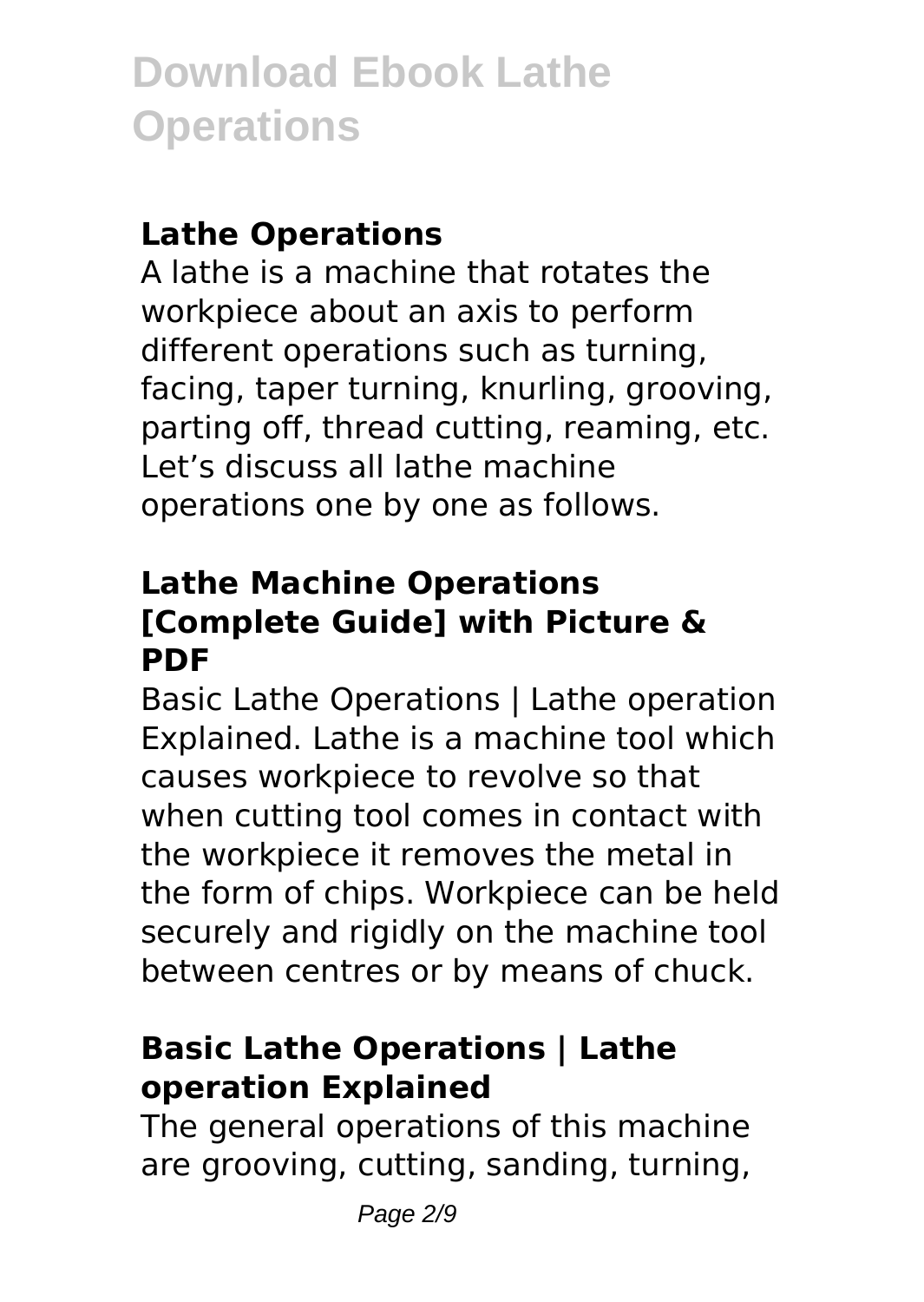etc. There are various operations that the lathe can perform, and many times, multiple operations are conducted to get the desired shape for a single product. Facing, Tapering, Turning and Parting

#### **Basic Lathe Operations: List of Operations Performed by ...**

Lathe machine operations involve the turning , drilling, facing, boring threading and many more. Various tools and different orientation of the tool is used to get the desired shape. All these methods are mainly basic turning operations.

### **Lathe Machine Operations Manual - Mechanical Engineering**

A lathe is a machine that rotates the piece on the axis in order to perform various operations like cutting, facing, knurling, deformation and more. Metal spinning, thermal spraying, woodturning and metalworking are the common operations performed with a lathe machine.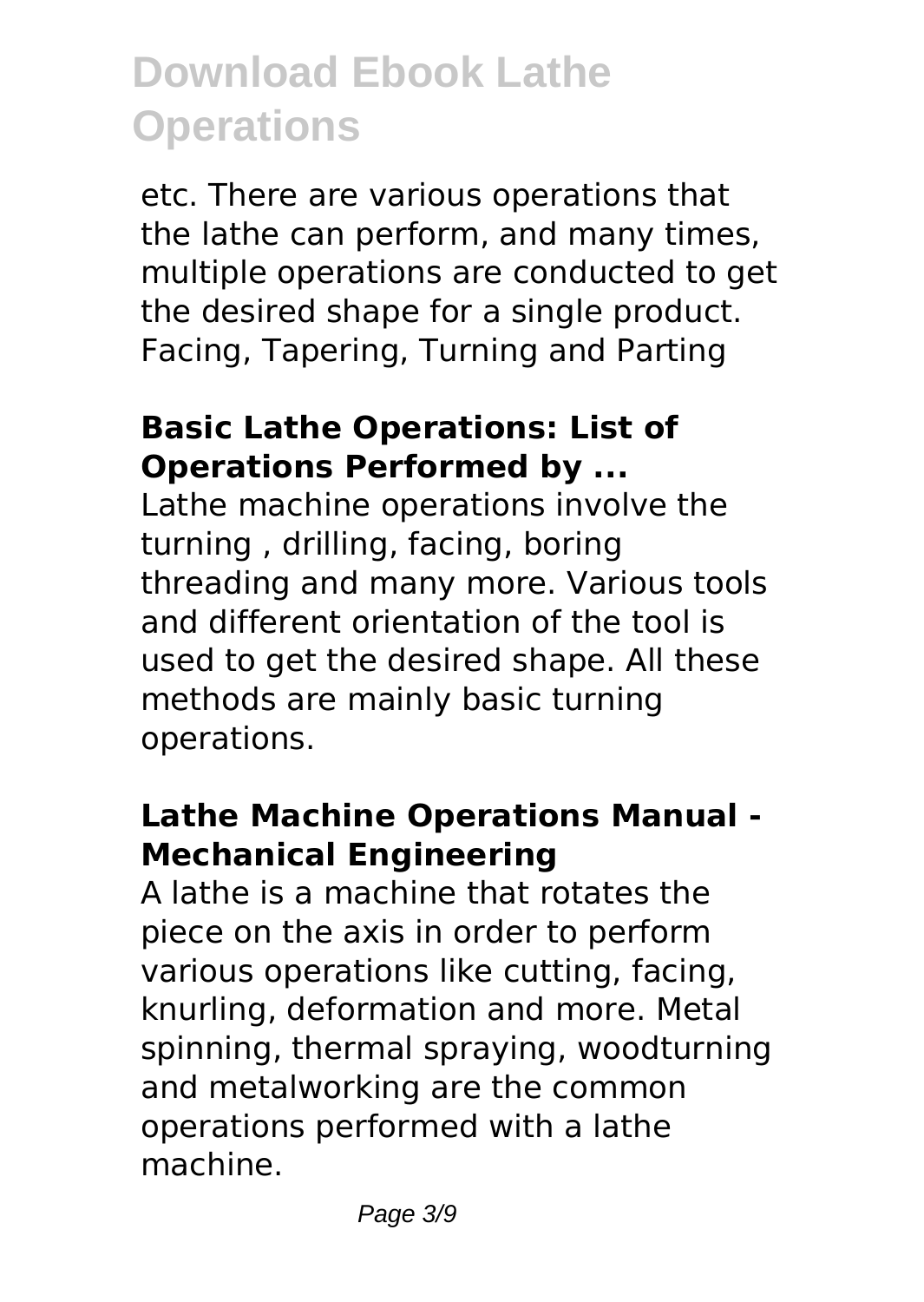### **Lathe, Lathe Operations Types & Lathe Cutting Tools**

Some of the most common operations done in lathe machines are facing, tapering, contour turning, chamfering, boring, drilling, and threading. The most prominent parts of a lathe machine are the headstock and the tailstock. The headstock is located on one end of the machine and contains spinning bearings, inside of which is a horizontal axle.

#### **The Basics of Lathe Operations: Definitions, Types, and ...**

Slotting or keyway making is the operation generally carried on a shaper machine but by using Slotting attachment, this operation is possible on lathe machine. You can read the Slotting attachment project here. Fig. Lathe Operations- Knurling,Facing,Parting Off, Drilling, Reaming, Boring.

### **25 Basic Operations Performed On Lathe Machine**

Page  $4/9$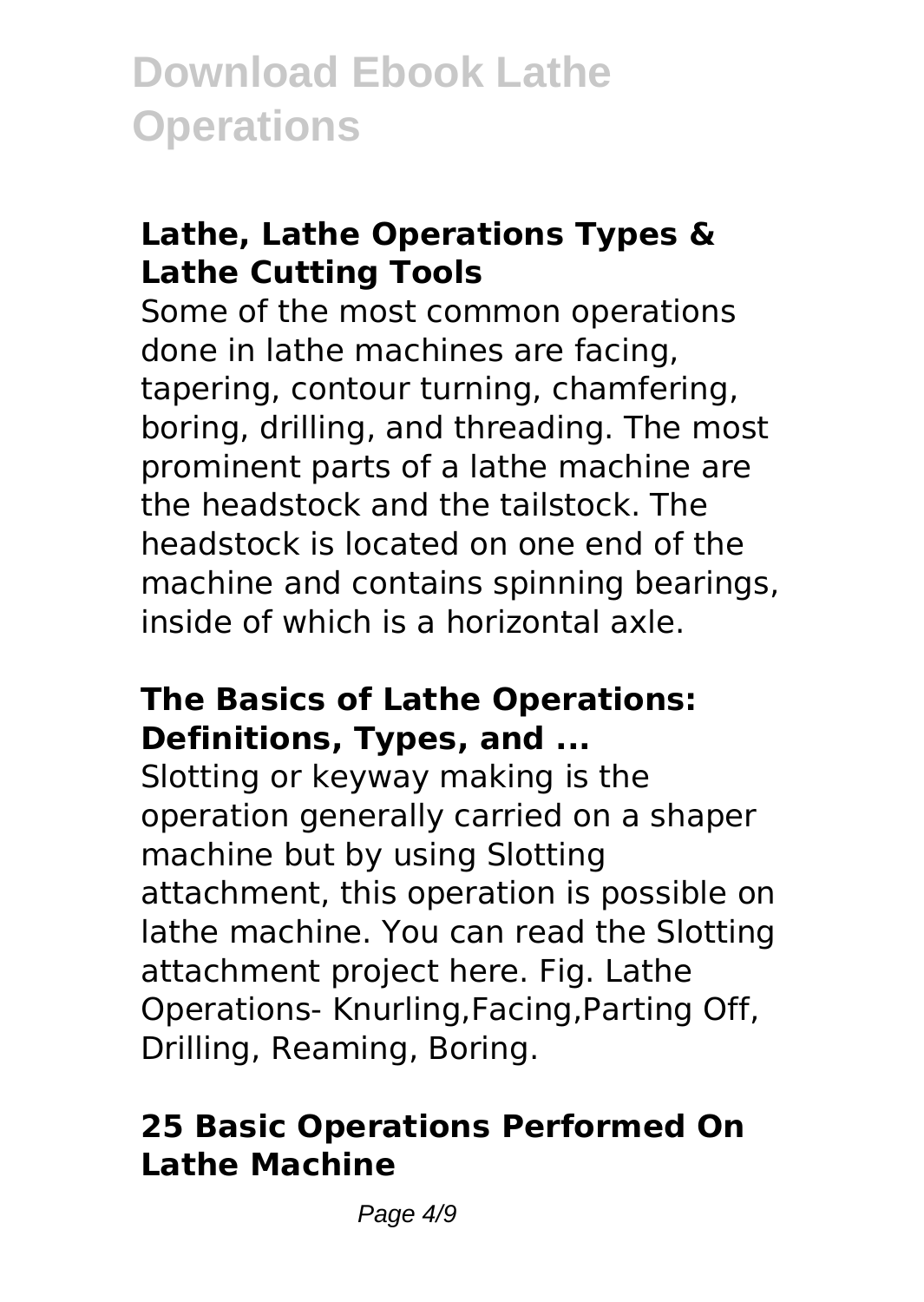forming operation on lathe machineturning operation on lathe machinefacing operation on lathe machinemilling machine operationschamfering operation on lathe ...

### **Different operations on Lathe Machine - Mechanical ...**

Now discuss the operations performed in a Lathe . A Lathe Machine consists of the following operation: Centering; Facing; Turning; Chamfering; Knurling; Thread cutting; Drilling; Boring; Reaming; Spinning; Tapping; Parting off; Before continuing any operation in lathe we have to load the job and center it on the head-stock spindle.

### **Lathe Machine (PDF): Definition, Parts, Types, Operations ...**

The HI/LO range lever on the back of the headstock should be in the LO range for just about all machining operations other than polishing. Set the leadscrew direction on the back of the headstock in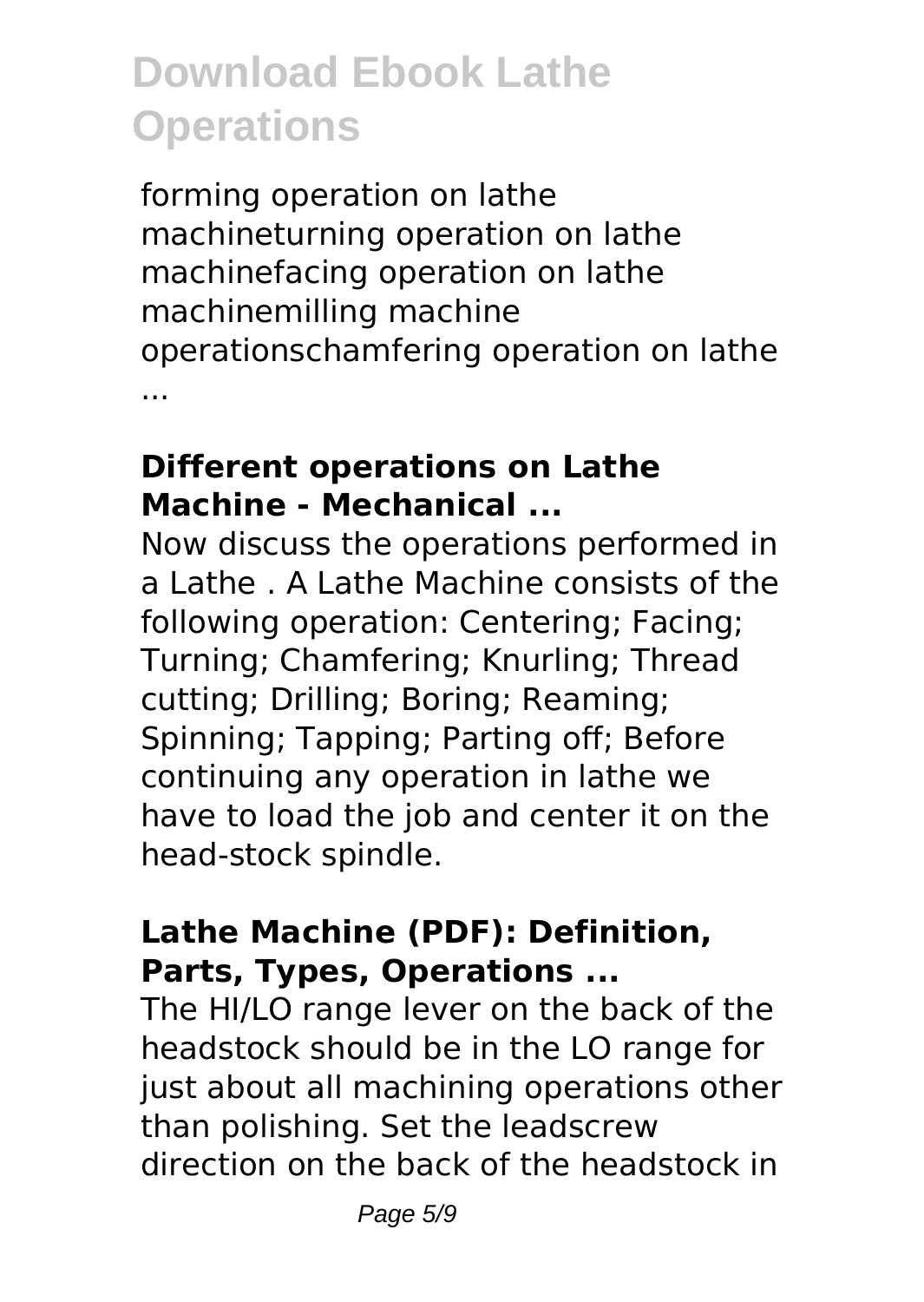the neutral (center) position for now. If its not already on, turn on the power to the lathe using the red rocker switch.

#### **Turning Operations - mini-lathe.com**

Lathe cutting tools brought to the work may move in one or more directions. Tool movement on the engine lathe is accomplished using a combination of the lathe's "carriage", "cross slide", and "compound rest". The carriage travels along the machine's bedways, parallel to the workpiece axis. This axis is known as the "Z" axis.

### **Turning and Lathe Basics - Manufacturing**

A lathe is a large machine that rotates the work piece about its axis of rotation and cutting is done using a non rotating singular cutting tool. The cutting tool is hold stationary and the work piece is moved according to the desired cutting work. Metal working and wood turning are the common operations done in a lathe machine.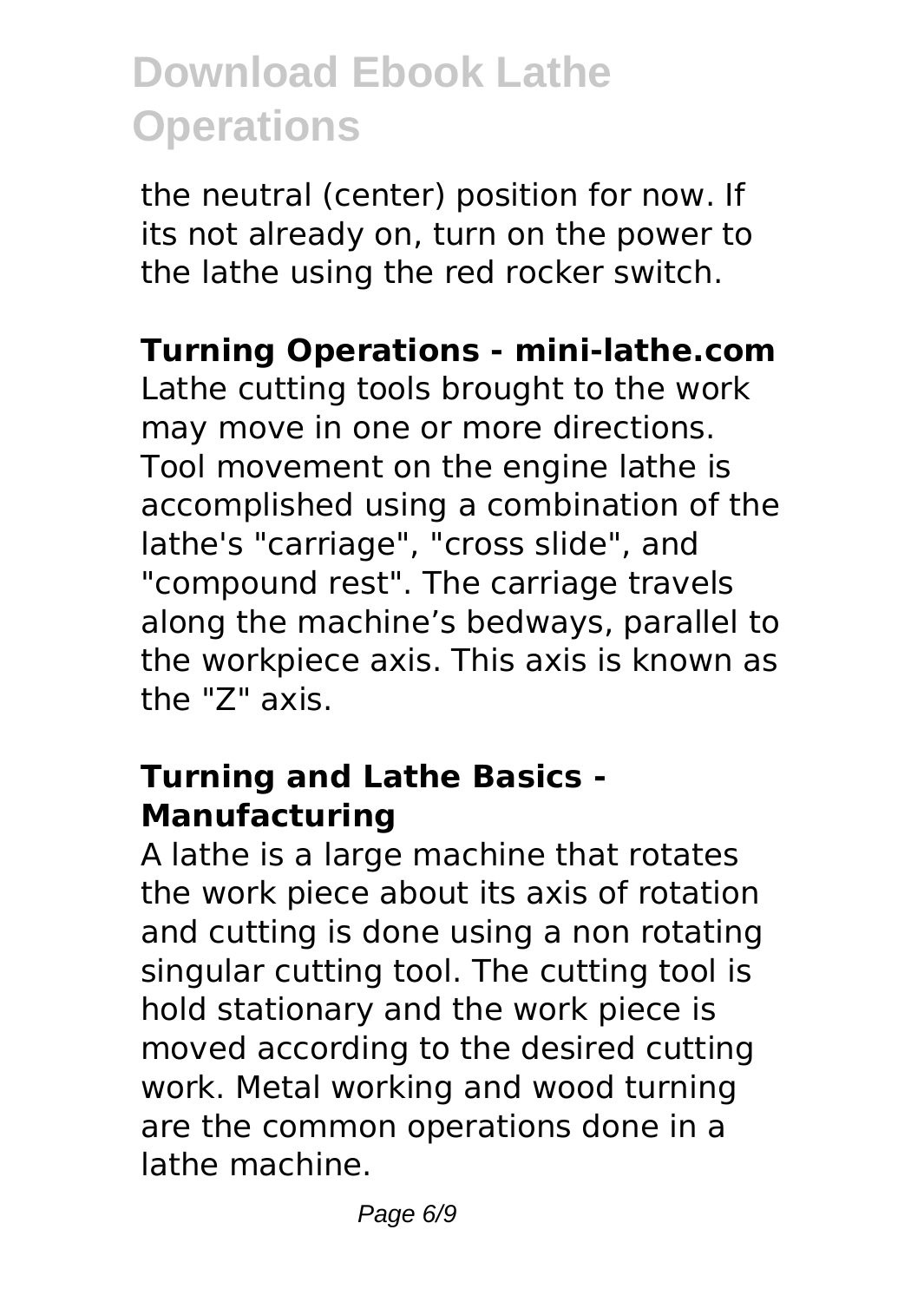### **All Lathe Machine Operations**

A lathe ( / leɪð /) is a machine tool that rotates a workpiece about an axis of rotation to perform various operations such as cutting, sanding, knurling, drilling, deformation, facing, and turning, with tools that are applied to the workpiece to create an object with symmetry about that axis.

### **Lathe - Wikipedia**

A video overview of the essential skills involved in working metal with a lathe. Part 1 of 3. For more about the open source machine tools project, please go...

### **Essential Machining Skills: Working with a Lathe, Part One ...**

Lathes are highly accurate machine tools designed to operate around the clock if properly operated and maintained. Lathes must be lubricated and checked for adjustment before operation. Improper lubrication or loose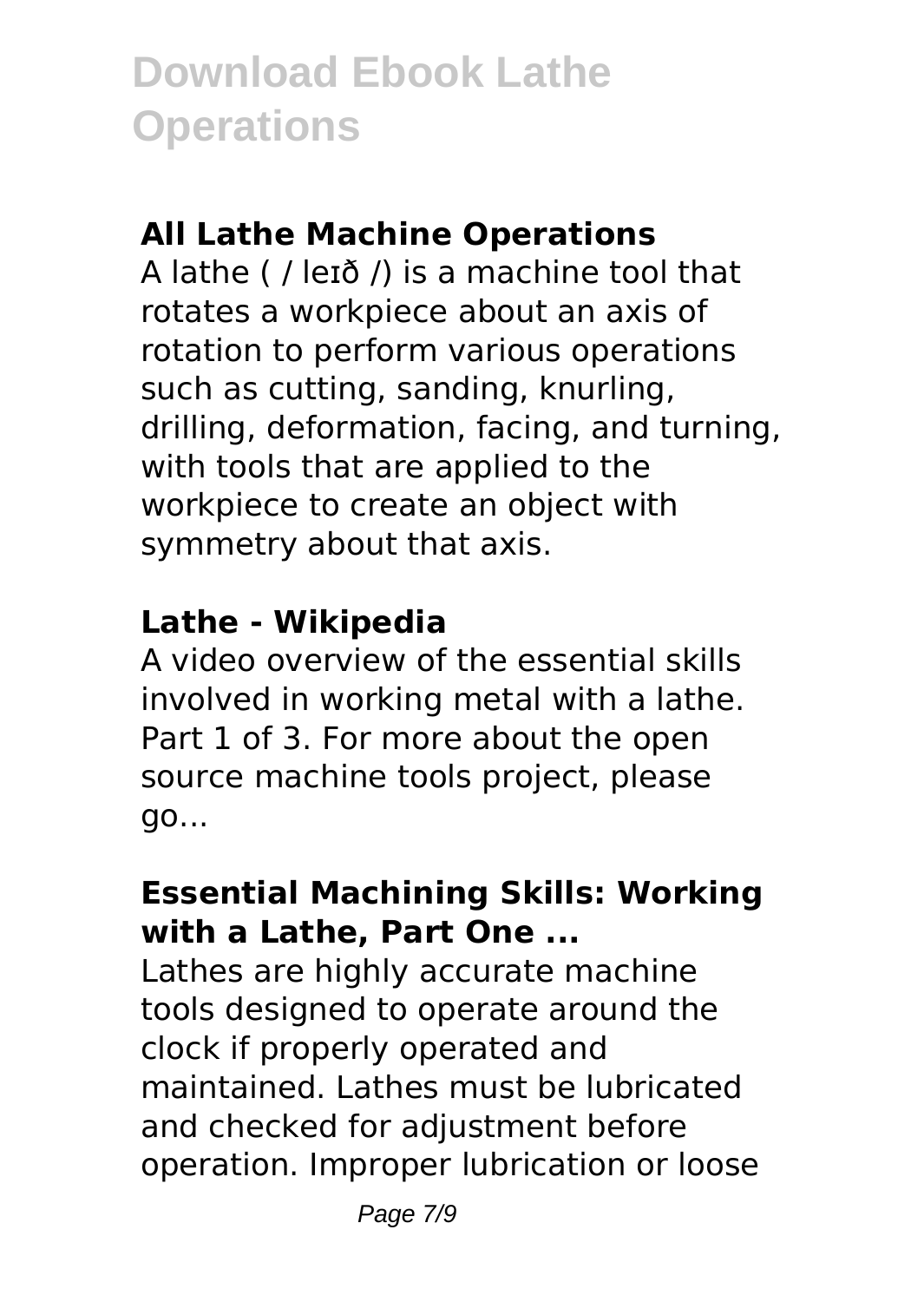nuts and bolts can cause excessive wear and dangerous operating conditions.

### **INSTRUCTIONS TO LEARN HOW TO USE A LATHE**

Facing Operations. Facing is the process of removing metal from the end of a workpiece to produce a flat surface. Most often, the workpiece is cylindrical, but using a 4-jaw chuck you can face rectangular or odd-shaped work to form cubes and other non-cylindrical shapes.. When a lathe cutting tool removes metal it applies considerable tangential (i.e. lateral or sideways) force to the workpiece.

### **Facing Operations - mini-lathe.com**

LATHE OPERATIONS - OD1645 - LESSON 1/TASK 1 sliding gap feature, this lathe is similar to the floor-mounted engine lathe.

### **LATHE OPERATIONS - webpal.org**

Lathe operations 1. LATHE OPERATIONS 2. GROUP MEMBERS Muddassar latif